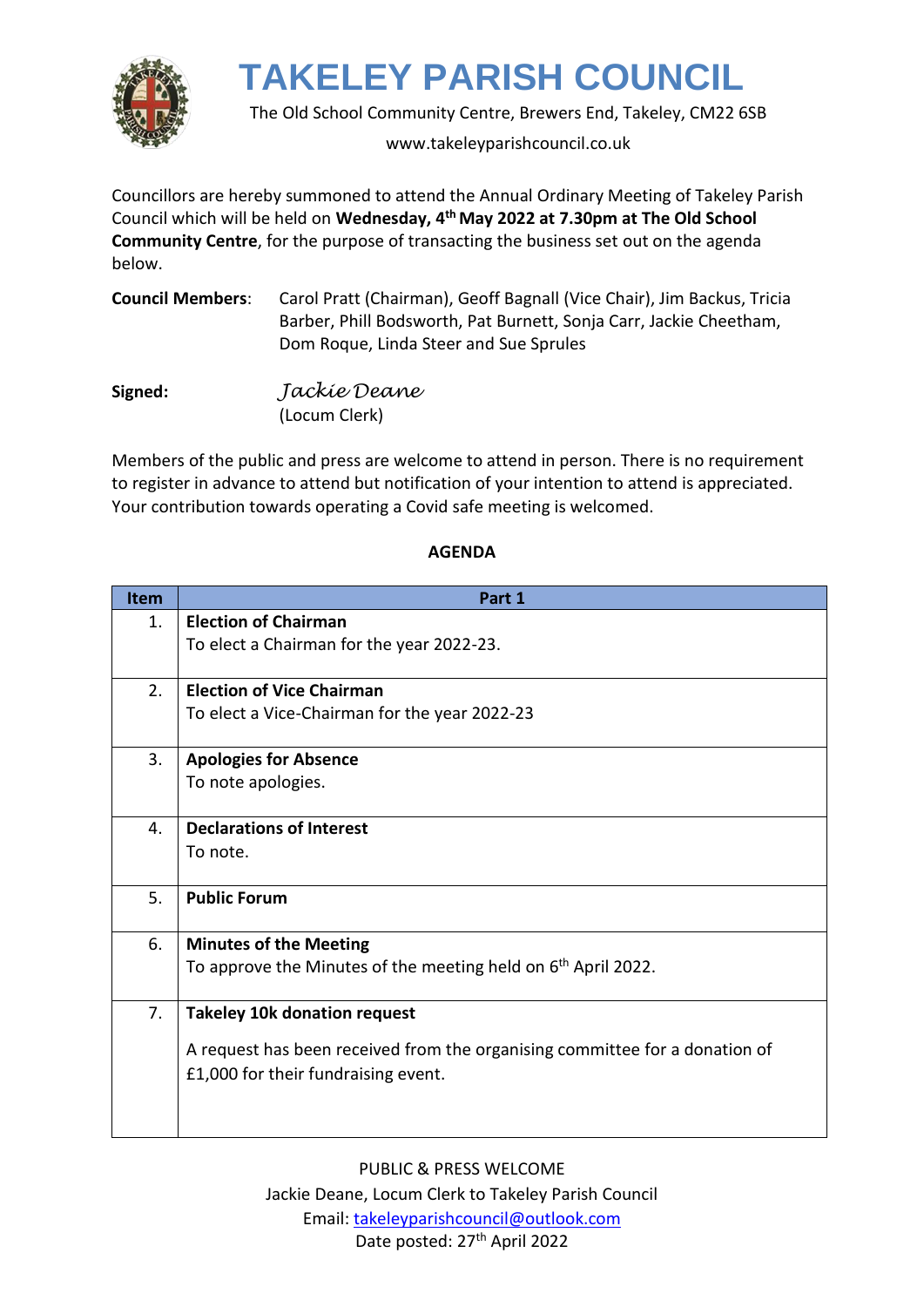

The Old School Community Centre, Brewers End, Takeley, CM22 6SB

www.takeleyparishcouncil.co.uk

| 8.  | Ward Councillor/County Councillor Reports/Member Reports                                                                                                                                                                    |  |
|-----|-----------------------------------------------------------------------------------------------------------------------------------------------------------------------------------------------------------------------------|--|
|     | To note reports received and circulated ahead of the meeting and any reports from<br>those present.                                                                                                                         |  |
| 9.  | <b>Councillor Vacancies</b>                                                                                                                                                                                                 |  |
|     | a) Co-option of a new councillor to fill the vacancy following the resignation of<br><b>Trevor Allen</b>                                                                                                                    |  |
|     | b) Notification of a vacancy following the passing of Richard Cheetham.                                                                                                                                                     |  |
| 10. | <b>Clerk's Report</b>                                                                                                                                                                                                       |  |
|     | a) Appointment of temporary administrator on 9 <sup>th</sup> February 2022 for 15 hours<br>per week at SPC 10. The staffing committee will review requirements and<br>advertise for a permanent role to start in July 2022. |  |
|     | b) Appointment of a new caretaker on 26 <sup>th</sup> April 2022 for 7 hours per week.<br>Further details will be noted in part 2 of the meeting.                                                                           |  |
|     | The Parish Clerk vacancy advertisement closing date was 22 <sup>nd</sup> April and one<br>c)<br>application was received. Details will be discussed in part 2 of the meeting.                                               |  |
|     | d) Arrangements for the Annual Parish Assembly 18 <sup>th</sup> May 2022 at 7.30pm in<br>the Old School House.                                                                                                              |  |
|     | e) Grant of £1500 received from UDC for youth services.                                                                                                                                                                     |  |
|     | Grant of £6,000 received for Sports Field shelter installation and Jubilee<br>f)<br>events.                                                                                                                                 |  |
|     | g) Public Works Loan Board repayment on 20 <sup>th</sup> May will be £22,009.21 in<br>respect of the loan to refurbish the Old School House.                                                                                |  |
| 11. | <b>Building and grounds maintenance</b>                                                                                                                                                                                     |  |
|     | a) Emergency repair of outbuilding roof. Ratification of contractor payment<br>from Paul Burnett to the sum of £130 for repairs.                                                                                            |  |
|     | b) Annual service of roller shutters is due in June. A quote has been received<br>from the original installer, for £235.                                                                                                    |  |
|     | c) Litter bin 25 in Priors Green is missing a lid and this should be replaced to<br>avoid rubbish blowing out of the bin.                                                                                                   |  |
|     | d) Quotes have been sought for 2 x bins in the Recreation Ground to replace<br>oil drums.                                                                                                                                   |  |
| 12. | <b>EALC and NALC Subscription Renewals</b>                                                                                                                                                                                  |  |
|     | Consideration of renewals as follows:                                                                                                                                                                                       |  |
|     | EALC Affiliation Fee 2022/2023 £554.11                                                                                                                                                                                      |  |

PUBLIC & PRESS WELCOME

Jackie Deane, Locum Clerk to Takeley Parish Council Email: [takeleyparishcouncil@outlook.com](mailto:takeleyparishcouncil@outlook.com) Date posted: 27<sup>th</sup> April 2022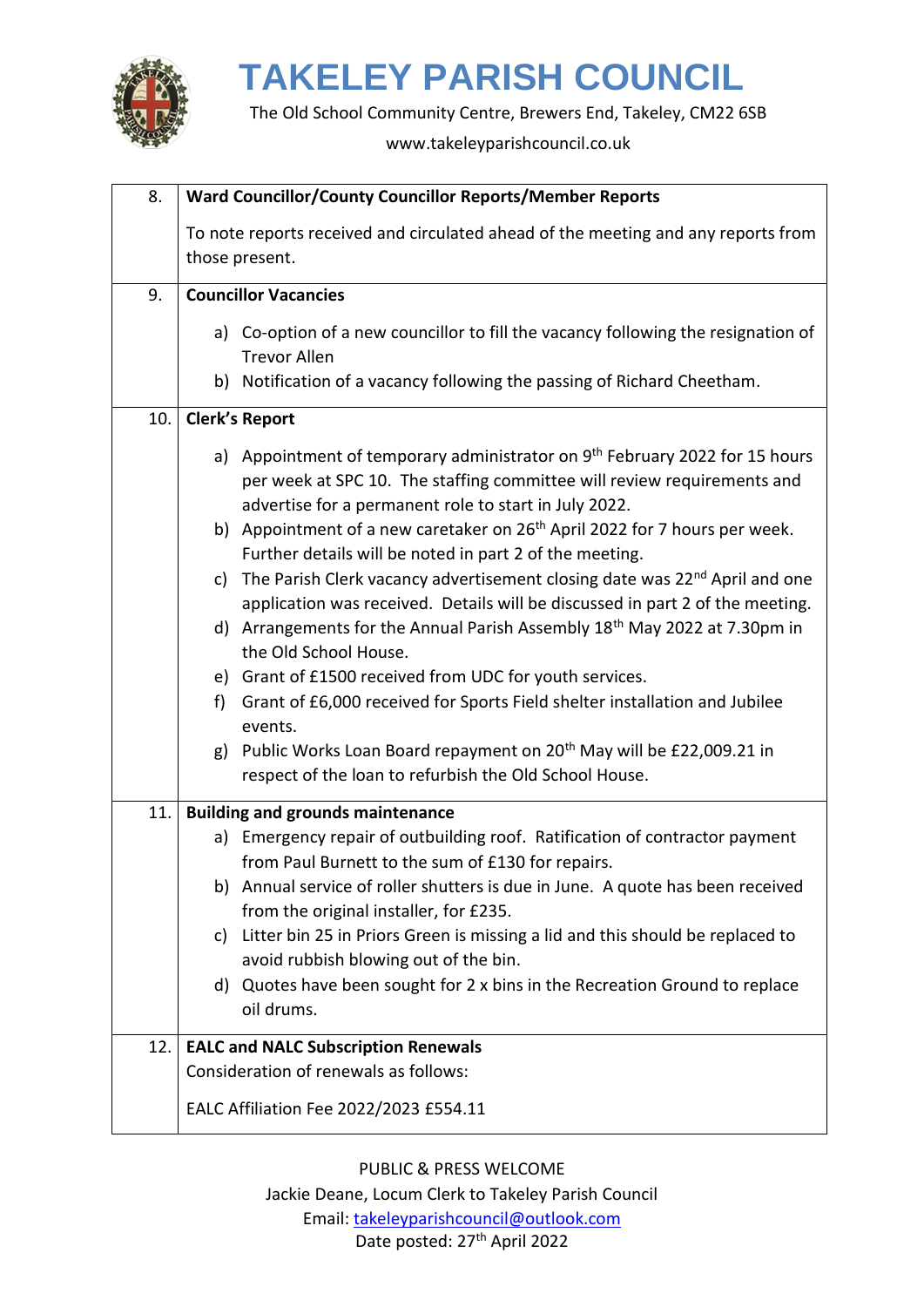

The Old School Community Centre, Brewers End, Takeley, CM22 6SB

www.takeleyparishcouncil.co.uk

|     | NALC Affiliation Fee 2022/2023 £276.83                                                                                                                                                                                                                                           |
|-----|----------------------------------------------------------------------------------------------------------------------------------------------------------------------------------------------------------------------------------------------------------------------------------|
|     | To consider Cllr Pratt's request for consideration of an alternative subscription and<br>support services if EALC membership is not renewed.                                                                                                                                     |
|     |                                                                                                                                                                                                                                                                                  |
| 13. | <b>Finance Committee Report and Recommendations</b>                                                                                                                                                                                                                              |
|     | a) To note the end of year reports, minutes of the committee meeting held on<br>12 <sup>th</sup> April and updated asset register.<br>b) To appoint Mike Letch as internal auditor<br>c) To note Year-end Part 2 committee meeting will be held on $10^{th}$ May 2022<br>at 10am |
| 14. | <b>Planning Committee Report and Recommendations</b>                                                                                                                                                                                                                             |
|     | a) To receive the Planning Committee meeting notes in lieu of minutes from 13 <sup>th</sup>                                                                                                                                                                                      |
|     | April 2022.                                                                                                                                                                                                                                                                      |
|     | b) To consider the date of the next meeting as the scheduled date of $11th$ May will                                                                                                                                                                                             |
|     | coincide with UDC Planning Committee meeting where two major planning                                                                                                                                                                                                            |
|     | applciations will be decided.                                                                                                                                                                                                                                                    |
| 15. | <b>Neighbourhood Plan Update</b>                                                                                                                                                                                                                                                 |
|     | a) Housing Needs Survey report                                                                                                                                                                                                                                                   |
|     | b) Draft resident questionnaire                                                                                                                                                                                                                                                  |
|     | c) Presentation for Annual Parish Assembly                                                                                                                                                                                                                                       |
|     | d) Heritage and Landscape assessments                                                                                                                                                                                                                                            |
| 16. | Annual Review of Committee Membership and Responsibilities                                                                                                                                                                                                                       |
|     | See appendices 3 & 4 and members to consider changes for the coming year.                                                                                                                                                                                                        |
| 17. | <b>Major Planning Update - Appedix 5</b>                                                                                                                                                                                                                                         |
|     | a) Warish Hall Appeal                                                                                                                                                                                                                                                            |
|     | b) Planning applications from Endurance Estates                                                                                                                                                                                                                                  |
|     | Local Plan, infrastructure requirments and Regulation 18 consultation<br>c)                                                                                                                                                                                                      |
| 18. | Correspondence                                                                                                                                                                                                                                                                   |
|     | Letter from EALC supporting their request for subscription renewal.                                                                                                                                                                                                              |
| 19. | Items to Note and for Future Meetings                                                                                                                                                                                                                                            |
|     |                                                                                                                                                                                                                                                                                  |
|     |                                                                                                                                                                                                                                                                                  |